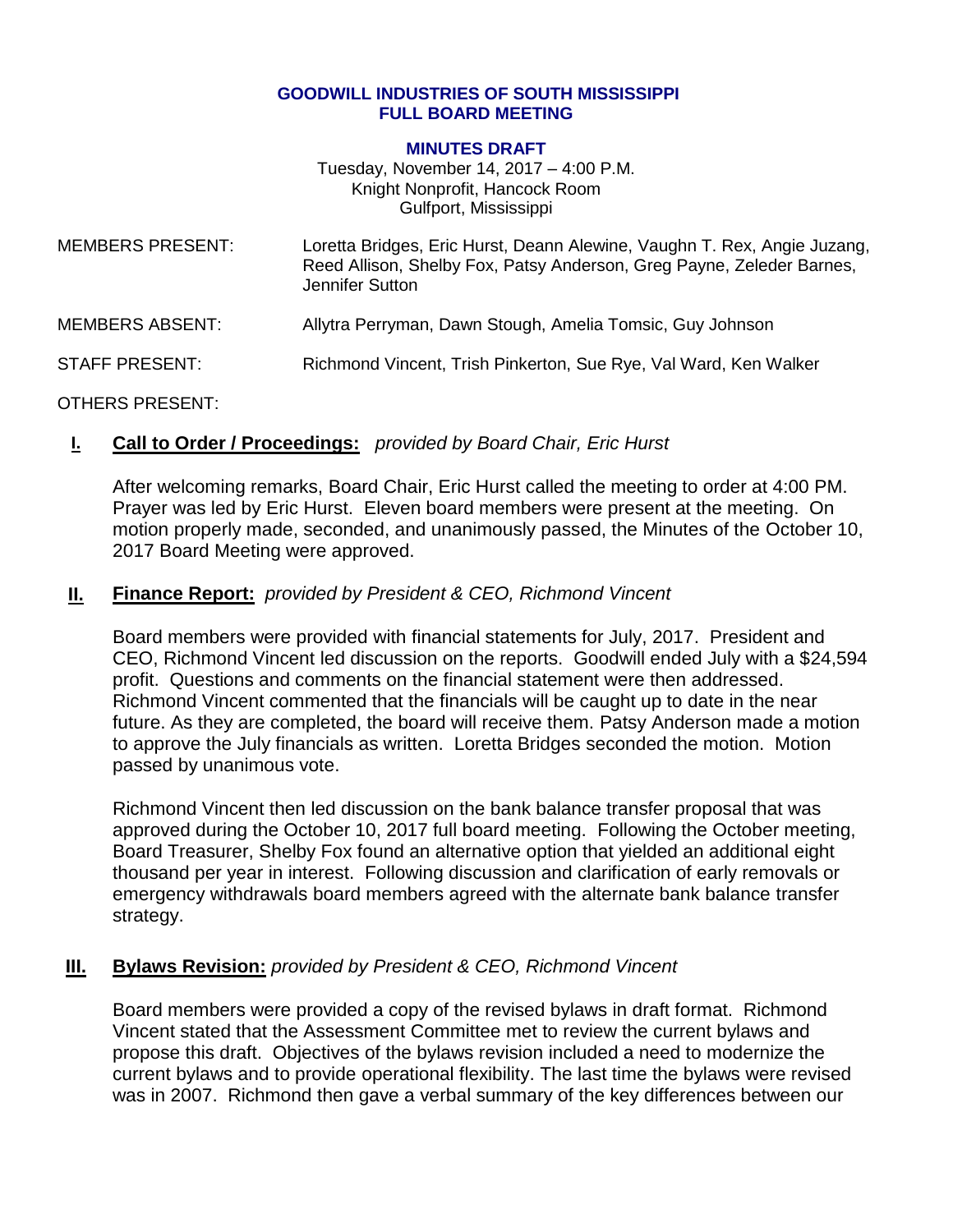current bylaws and the proposed bylaws. Board members were also provided a written handout that summarized key updates:

- Number of board members minimum of 12 and maximum of 20
- Committees & Task Forces Executive, Audit / Finance, Nomination, CEO Annual Review, Strategic Planning, Assessment
- 75% attendance ratio
- 51% quorum
- Officers Chair, Vice Chair, Secretary, Treasurer, President & CEO
- Chair elected every two-years

Following discussion of the proposed changes, the number of directors was changed from a minimum of 12 and maximum of 20 to a minimum of 11 and maximum of 19. The number of directors required to constitute a quorum was changed from 51% to one-third. Wording was changed so that the Board Chair must be reelected each year. Nominations for new board members will be held at the annual meeting. Board members agreed that the above changes would be adopted, and the bylaws revision will be voted on during the next full board meeting scheduled for December 12, 2017. Other discussion included a change to the number of board meetings per year. Full board meetings will be held every other month. Executive Committee meetings will be scheduled during months where the full board does not meet. The 2018 board meeting schedule will be submitted during the December meeting. A request was made to list current Director Emeritus on Goodwill of South Mississippi's website.

# **IV. Chairman's Remarks:** *provided by Board Chair, Eric Hurst*

Board Chair, Eric Hurst, asked if there was any additional discussion at this time. Hearing none, a motion to adjourn the meeting was made by Patsy Anderson. Vaughn T. Rex seconded the motion. Meeting was adjourned.

Respectfully submitted,

Deann Alewine **Example 20** Eric Hurst Board Secretary Goodwill of South Mississippi

Board Chairman Goodwill of South Mississippi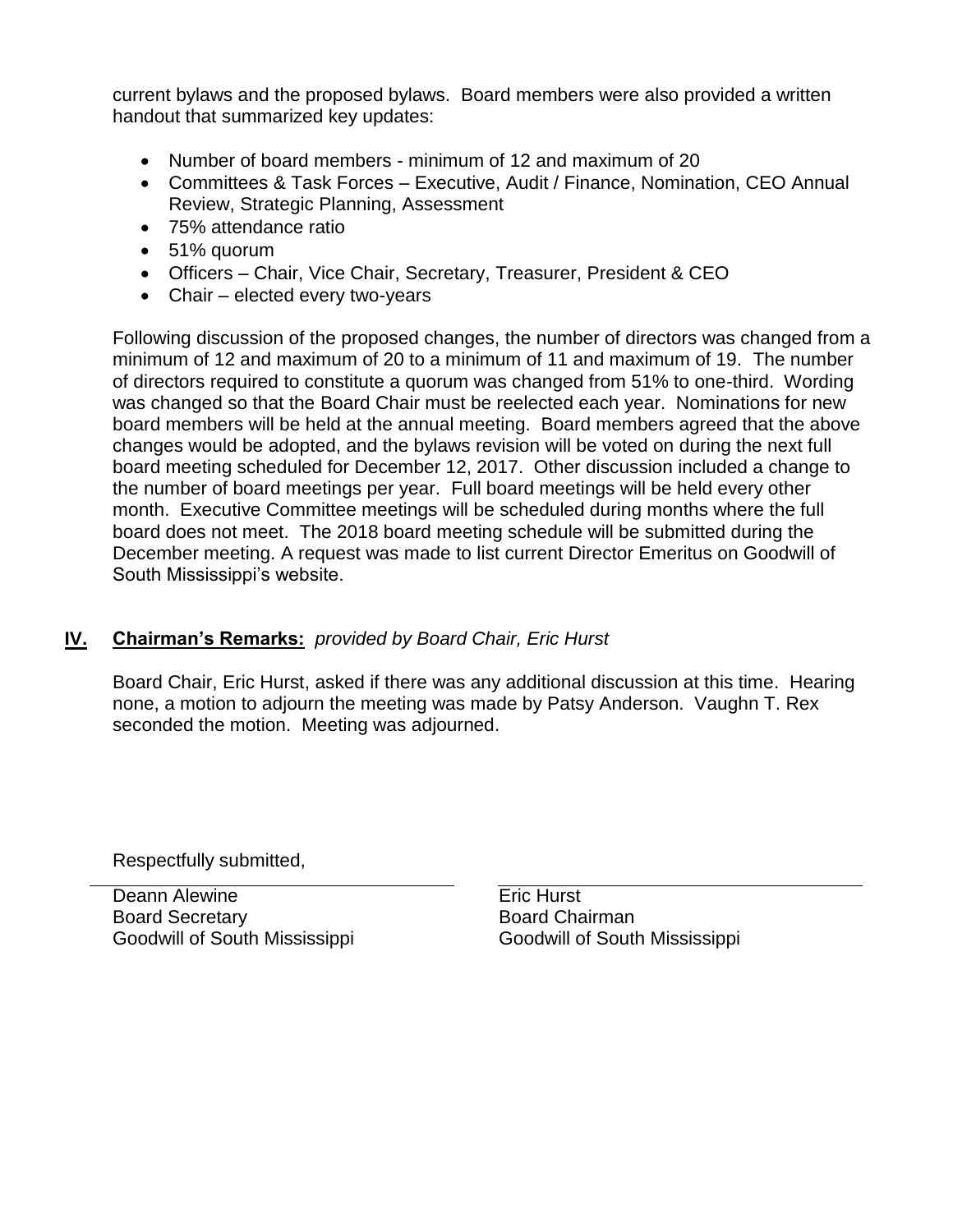### **MISSISSIPPI GOODWORKS FULL BOARD MEETING**

#### **MINUTES DRAFT**

Tuesday, November 14, 2017 – 4:55 P.M. Knight Nonprofit, Hancock Room Gulfport, Mississippi

| <b>MEMBERS</b><br><b>PRESENT:</b> | Loretta Bridges, Eric Hurst, Deann Alewine, Vaughn T. Rex, Angie Juzang,<br>Reed Allison, Shelby Fox, Patsy Anderson, Greg Payne, Zeleder Barnes,<br>Jennifer Sutton |
|-----------------------------------|----------------------------------------------------------------------------------------------------------------------------------------------------------------------|
| <b>MEMBERS</b><br>ABSENT:         | Allytra Perryman, Dawn Stough, Amelia Tomsic, Guy Johnson                                                                                                            |
| <b>STAFF PRESENT:</b>             | Richmond Vincent, Trish Pinkerton, Sue Rye, Val Ward, Ken Walker                                                                                                     |

### OTHERS PRESENT:

## **I. Call to Order / Proceedings:** *provided by Board Chair, Eric Hurst*

After welcoming remarks, Board Chair, Eric Hurst called the meeting to order at 4:55 PM. Prayer was led by Eric Hurst. Eleven board members were present at the meeting. On motion properly made, seconded, and unanimously passed, the Minutes of the October 10, 2017 Board Meeting were approved.

### **II. Bank Balance Transfer:** *provided by Board Treasurer, Shelby Fox*

Richmond Vincent then led discussion on the bank balance transfer proposal that was approved during the October 10, 2017 full board meeting. Following the October meeting, Board Treasurer, Shelby Fox found an alternative option that yielded an additional eight thousand per year in interest. Following discussion and clarification of early removals or emergency withdrawals board members agreed with the alternate bank balance transfer strategy.

### **III. Finance Report:** *provided by President & CEO, Richmond Vincent*

Board members were provided with financial statements for July, 2017. President and CEO, Richmond Vincent led discussion on the reports. Mississippi Goodworks ended July with a \$29,392 loss. The backpay that resulted from the DOL audit was a major factor in this loss. Questions and comments on the financial statement were then addressed. Richmond Vincent commented that the financials will be caught up to date in the near future. As they are completed, the board will receive them. Patsy Anderson made a motion to approve the July financials as written. Zeleder Barnes seconded the motion. Motion passed by unanimous vote.

# **IV. Bylaws Revision:** *provided by President & CEO, Richmond Vincent*

Board Members were provided a copy of the revised bylaws in draft format. Richmond Vincent stated that the Assessment Committee met to review the current bylaws and propose this draft.